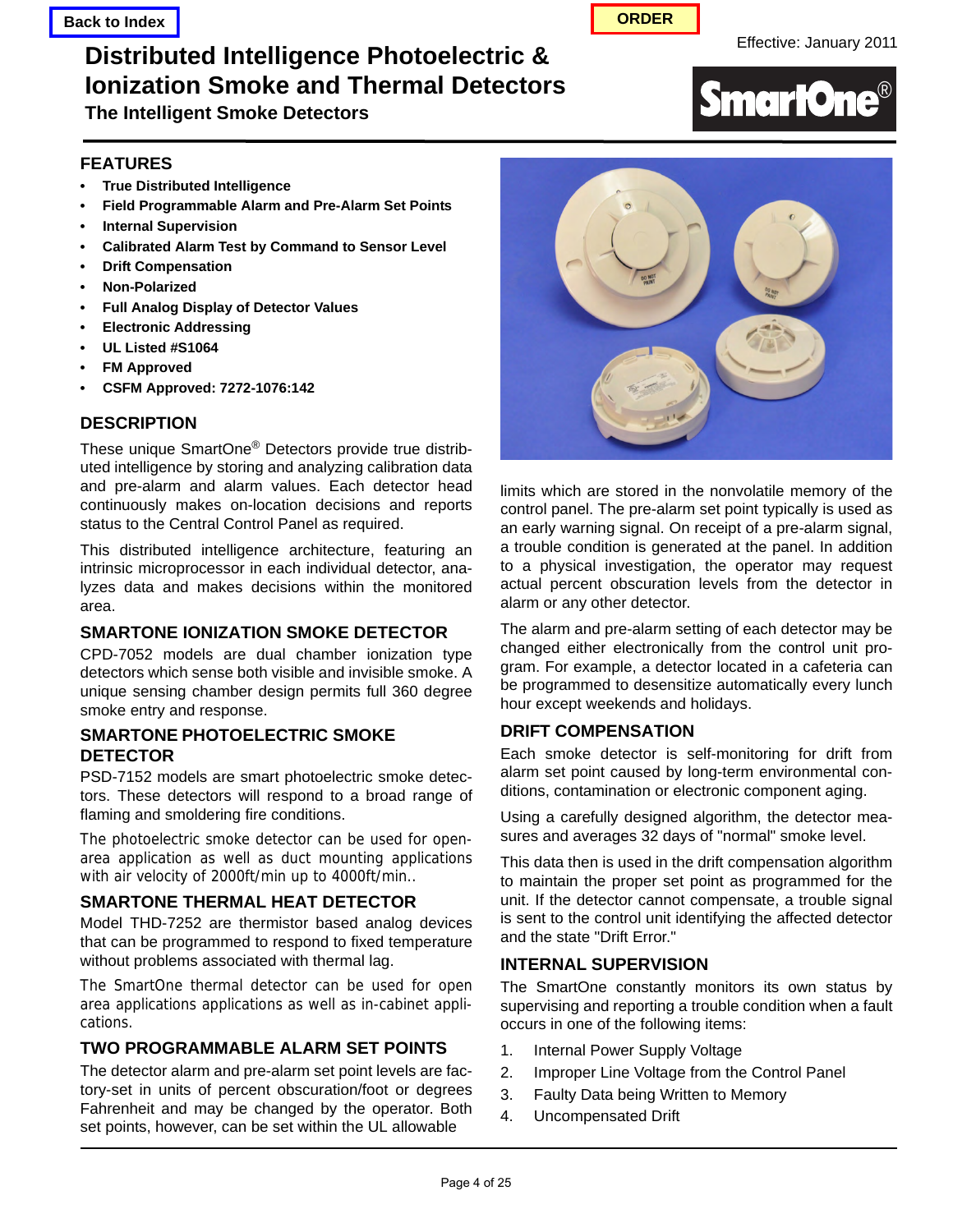

# **STATUS LED**

An LED is provided on the detector to indicate status of the smoke detector. A high flash rate indicates alarm, a slow rate normal. When a trouble exists, the LED is turned off.

#### **PROGRAMMING INFORMATION**

Each detector is field programmed with the owner location message (location of the detector in the building or on the site), the system address (a four digit code), prealarm set point and alarm set point (if different from factory settings). In addition, the detector type, photoelectric, ionization or thermal and the proper calibration are stored in memory at the factory. This permits the Control Panel to verify that the proper detector type using the correct address is installed in the system.

The system will reject attempts to program alarm and pre-alarm set point levels exceeding the UL designated window.

#### **ALARM TEST BY COMMAND**

Any or all detectors can be tested by command from the Control Panel. This test procedure precisely duplicates in-place testing of each detector by imposing a signal on the detector sensing chamber that will cause an alarm output. Results of the test will be indicated at the Control Panel or any remote location for monitoring or troubleshooting purposes.

# **COMMUNICATION VERIFICATION**

When a detector reaches its pre-alarm or alarm set point, it conducts a verification procedure with the Control Panel which repeats the communication cycle four separate times before the system accepts its change of status. The maximum time for this verification procedure is 2.5 seconds.

#### **INSTALLATION**

Detector bases are mounted directly to a 4-in. octagonal box.

The detector base is equipped with an integrally molded locking tab to prevent unauthorized removal. Once locked into place, the detector can be removed only by inserting a screwdriver blade into the slot while turning the detector head counterclockwise.

# **RADIOACTIVE MATERIAL**



**Do not attempt disassembly of the factory sealed sensing chamber. This assembly is sealed for your protection and is not intended to be opened for servicing.**

Less than 1.0 microcuries Americium 241 in ionization detector. Shielded by stainless steel housing.

#### **APPLICATION DATA**

Each SLC circuit can communicate with up to 255 addressable devices. The circuitry may be either Class "A" or Class "B". Class "A" requires a series loop circuitry with the loop returning to the SLC connector within the control unit. Class "B" does not require a return to the SLC connector and permits T-tapping.

All SmartOne detectors utilize the same base and may be interchanged. Installation is both simple and fast using screw-type connections and the non-polarized detector feature. The detector is fitted to the base by a twist-tolock action. A removable locking tab secures the detector to the base to provide some degree of vandal resistance or inadvertent removal.

**Note:** While units are interchangeable, changing detector **type** will require a change in system programming.

The ionization smoke detector can be used for open-area application as well as duct mounting applications with air velocity of 2000ft/min up to 4000ft/min.

#### **SMARTONE DETECTOR MOUNTING BASES**

All models of SmartOne detection devices use a universal mounting base arrangement. The mounting base is available in two models, Model 6SB and Model 4SB. Base model 6SB provides a trim ring which masks any inconsistencies between the electrical box and the ceiling material. Model 4SB is electrically the same as model 6SB but does not provide the trim ring. The 4SB outside diameter matches that of the detection devices thus allowing installation into tight spaces (i.e., underfloor areas).

# **MA-002 MECHANICAL RETROFIT ADAPTOR APPLICATION**

The MA-002 mechanical retrofit adaptor is used to allow all old style detector bases (Series 70-400000-000) to accept the CPD-7052, PSD-7152 and THD-7252 addressable detectors. No rewiring is required to retrofit the base. The MA-002 is intended primarily for applications such as college dormitories, hotels, and motels where each sleeping room requires a dedicated notification appliance. It is designed to simplify the design and installation of systems that require selective or sympathetic occupant notification with old style detector base. These systems are not only required to notify the occupants in the room of fire origin, but also in either the adjacent rooms or the entire floor of fire origin.